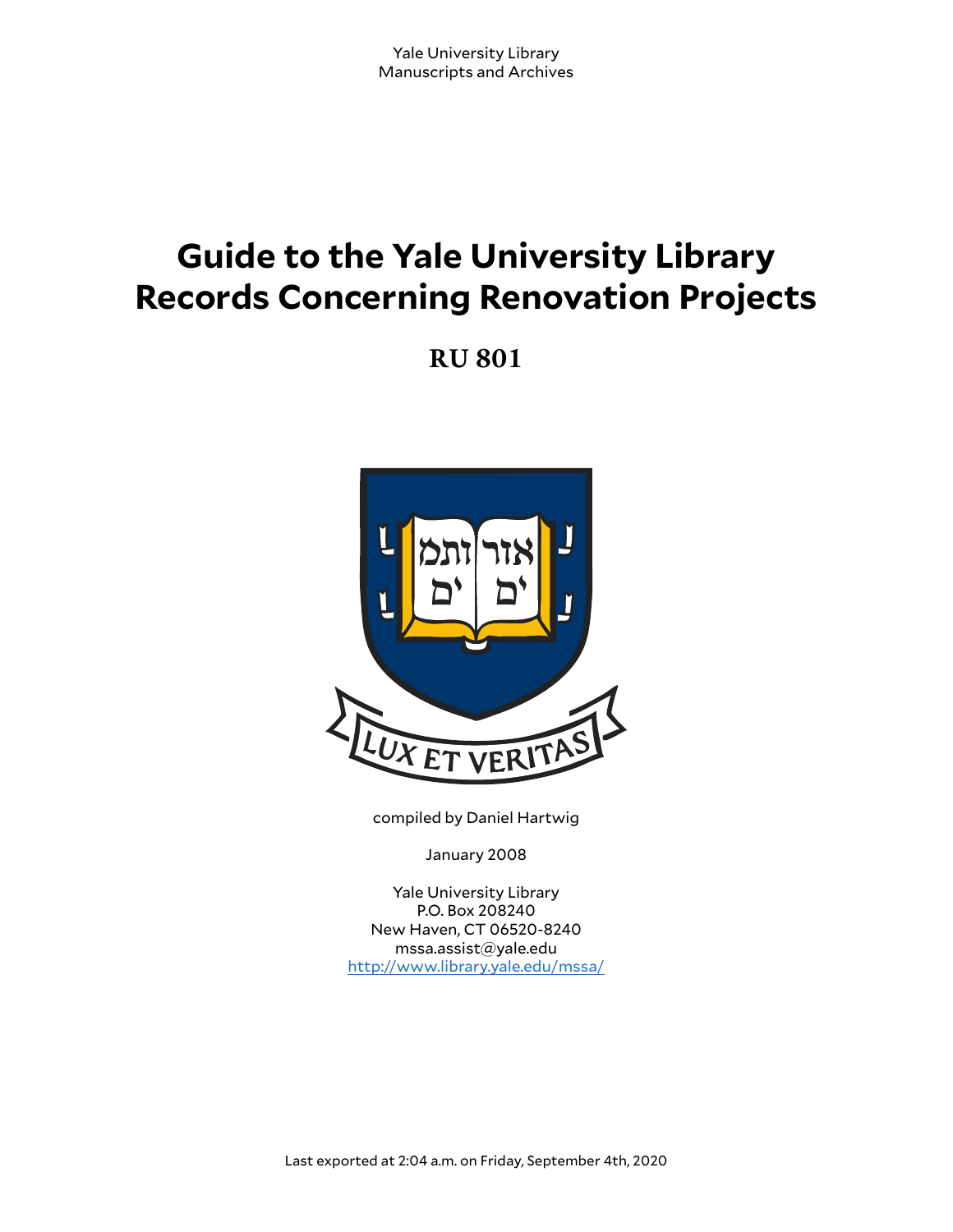# Table of Contents

| Accession 2000-A-004: Records of renovation projects in Sterling Memorial Library, 1996-1999  12                |  |
|-----------------------------------------------------------------------------------------------------------------|--|
| Accession 2000-A-059: Correspondence with Shepley, Bullfinch, Richardson, and Abbot (SBRA) concerning the       |  |
|                                                                                                                 |  |
| Accession 2002-A-028: Proposal for renovation of Sterling Memorial Library and Cross Campus Library, Circa 1965 |  |
|                                                                                                                 |  |
|                                                                                                                 |  |
| Accession 2006-A-006: Sterling Memorial library concept design for the Phase II renovation, 2005  15            |  |
|                                                                                                                 |  |
|                                                                                                                 |  |
|                                                                                                                 |  |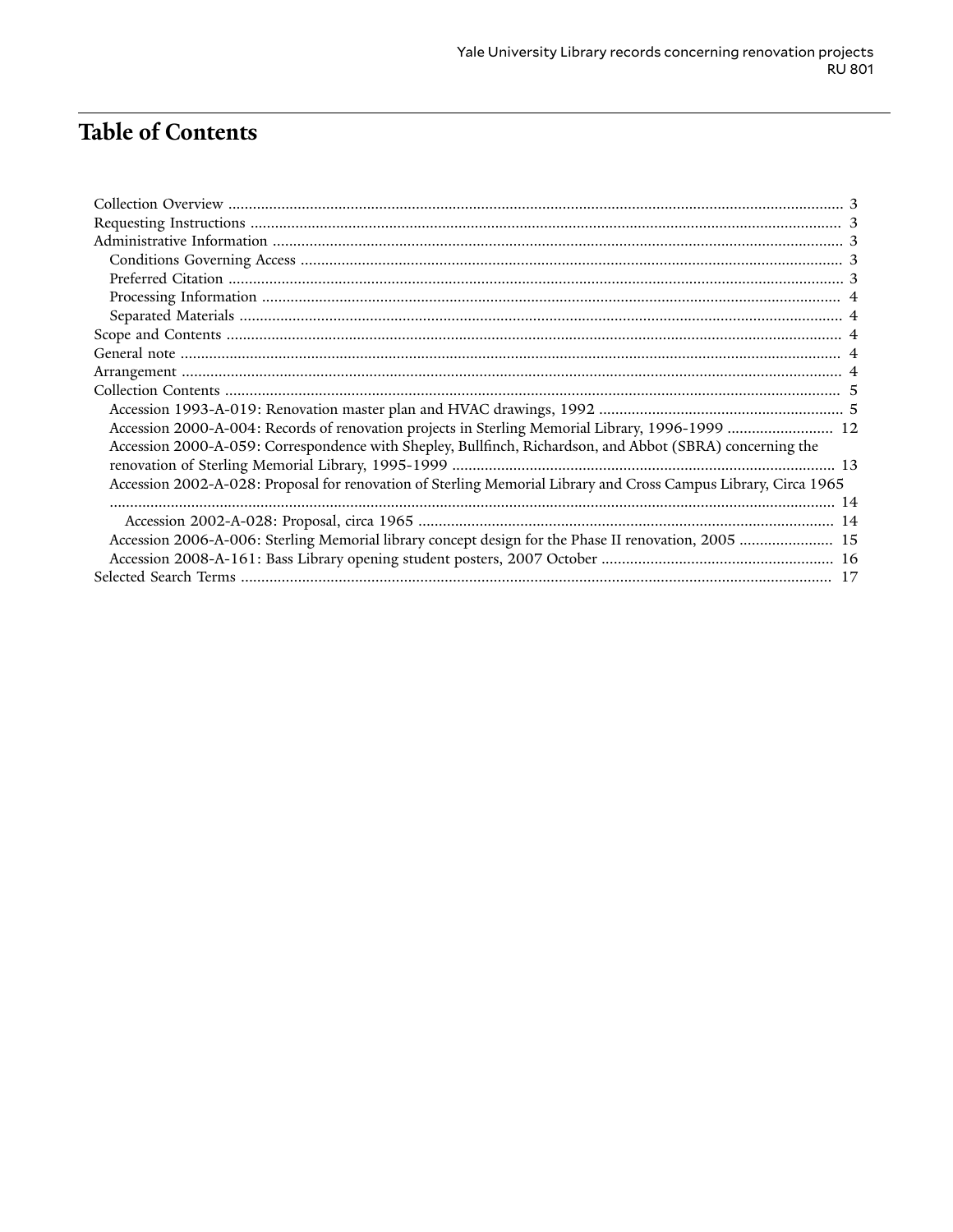# <span id="page-2-0"></span>**Collection Overview**

|                                               | <b>REPOSITORY:</b> Manuscripts and Archives<br><b>Yale University Library</b><br>P.O. Box 208240<br>New Haven, CT 06520-8240<br>msa. assist@yale.edu<br>http://www.library.yale.edu/mssa/          |
|-----------------------------------------------|----------------------------------------------------------------------------------------------------------------------------------------------------------------------------------------------------|
| <b>CALL NUMBER: RU801</b>                     |                                                                                                                                                                                                    |
|                                               | <b>CREATOR:</b> Yale University. Library                                                                                                                                                           |
|                                               | <b>TITLE:</b> Yale University Library records concerning renovation projects                                                                                                                       |
|                                               | <b>DATES:</b> circa 1965-2007                                                                                                                                                                      |
| <b>PHYSICAL DESCRIPTION: 8.58 linear feet</b> |                                                                                                                                                                                                    |
| <b>LANGUAGE: English</b>                      |                                                                                                                                                                                                    |
|                                               | <b>SUMMARY:</b> The records consist of assessments, plans, estimates, summaries, pictorial<br>records, and architectural plans documenting the renovation of Sterling<br>Memorial Library at Yale. |
|                                               | <b>ONLINE FINDING AID:</b> To cite or bookmark this finding aid, please use the following link: http://<br>hdl.handle.net/10079/fa/mssa.ru.0801                                                    |

## <span id="page-2-1"></span>**Requesting Instructions**

To request items from this collection for use in the Manuscripts and Archives reading room, please use the request links in the HTML version of this finding aid, available at [http://hdl.handle.net/10079/fa/](http://hdl.handle.net/10079/fa/mssa.ru.0801) [mssa.ru.0801](http://hdl.handle.net/10079/fa/mssa.ru.0801).

To order reproductions from this collection, please go to [http://www.library.yale.edu/mssa/](http://www.library.yale.edu/mssa/ifr_copy_order.html) [ifr\\_copy\\_order.html.](http://www.library.yale.edu/mssa/ifr_copy_order.html) The information you will need to submit an order includes: the collection call number, collection title, series or accession number, box number, and folder number or name.

Key to the container abbreviations used in the PDF finding aid:

b. box f. folder

# <span id="page-2-2"></span>**Administrative Information**

## <span id="page-2-3"></span>**Conditions Governing Access**

Access to the records is partially restricted. See Collection Contents for details.

# <span id="page-2-4"></span>**Preferred Citation**

Yale University Library Records Concerning Renovation Projects (RU 801). Manuscripts and Archives, Yale University Library.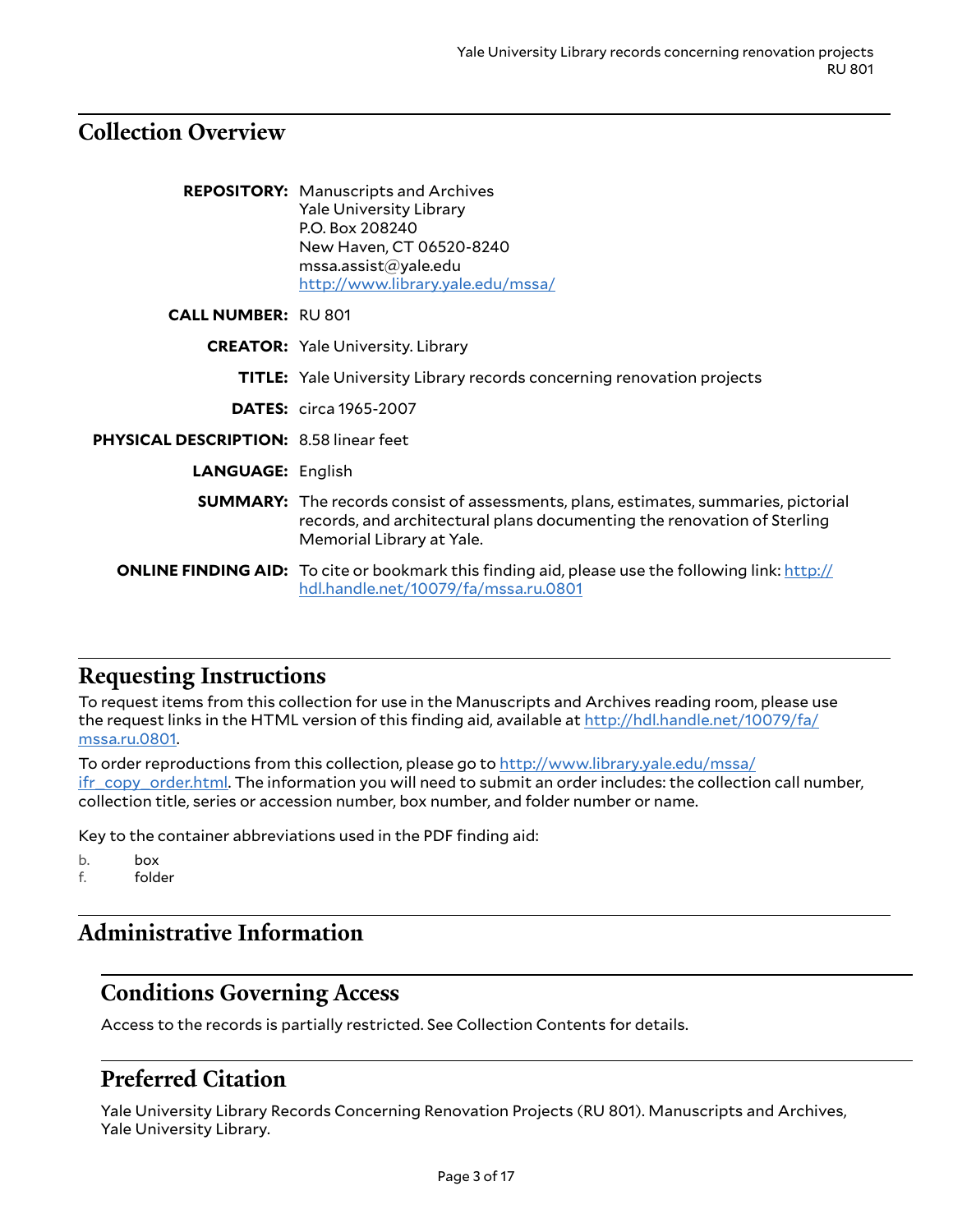# <span id="page-3-0"></span>**Processing Information**

Yale University records are arranged and described at the accession level by the creating office. The University Archives creates collection level descriptive records, but typically does no further arrangement and description at the accession level.

# <span id="page-3-1"></span>**Separated Materials**

Architectural drawings transferred to Record Unit 1, Architectural drawings and maps of Yale University buildings and grounds, Series II, boxes 732-740.

# <span id="page-3-2"></span>**Scope and Contents**

The records consist of assessments, plans, estimates, summaries, and pictorial records documenting the renovation of Sterling Memorial Library at Yale.

### <span id="page-3-3"></span>**General note**

Forms part of Yale Record Group 46-B (YRG 46-B), Records and materials documenting individual Yale buildings, facilities, and grounds.

### <span id="page-3-4"></span>**Arrangement**

The records are arranged by accession.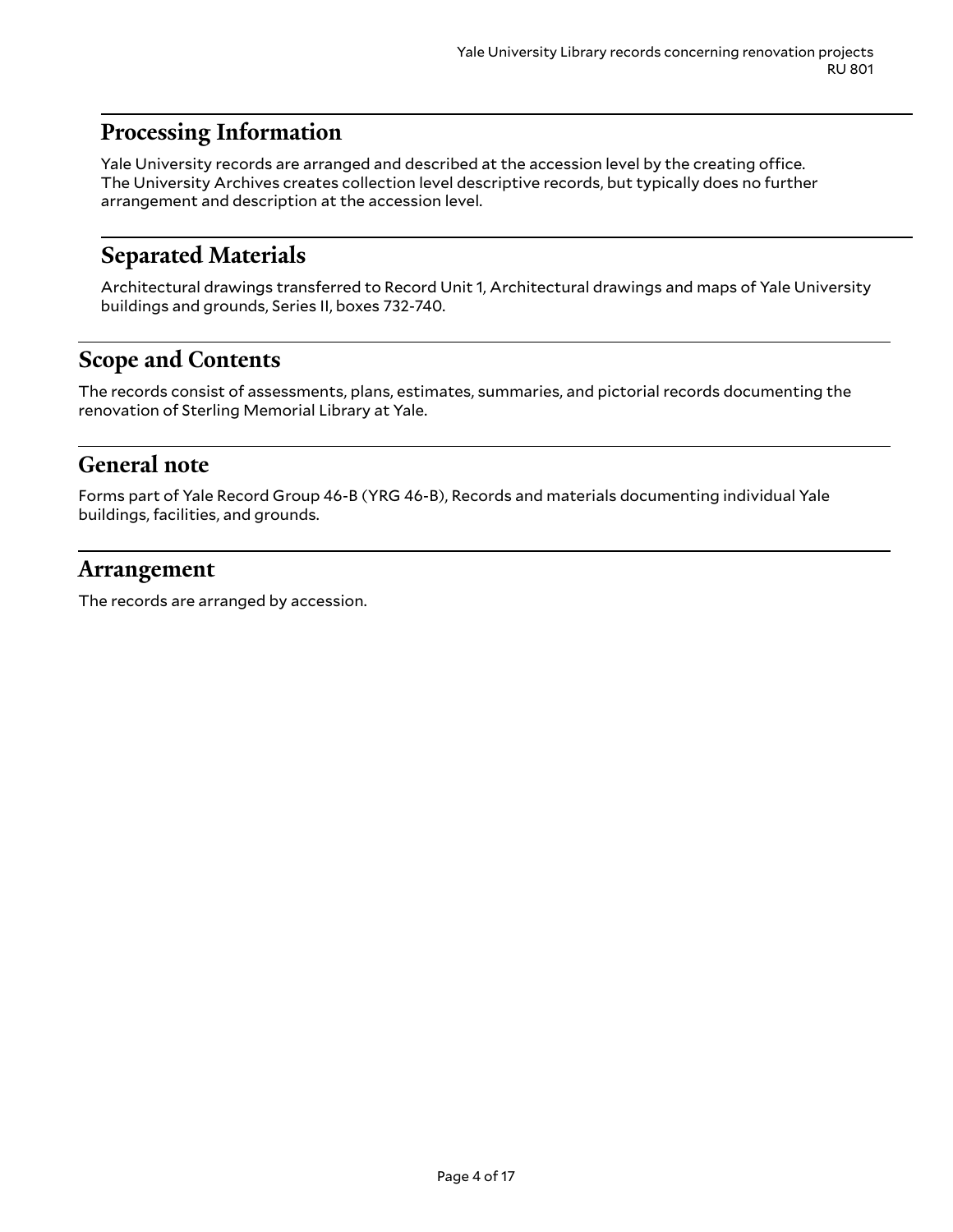# <span id="page-4-1"></span><span id="page-4-0"></span>**Collection Contents Accession 1993-A-019: Renovation master plan and HVAC drawings, 1992**

Restricted until Jan 1, 2028.

|            | Master plan                                  | 1992 |
|------------|----------------------------------------------|------|
|            | Volume 1                                     |      |
|            | <b>TABLE OF CONTENTS</b>                     |      |
| b. 1, f. 1 | I. EXECUTIVE SUMMARY                         |      |
| b. 1, f. 1 | <b>II. BUILDING HISTORY</b>                  |      |
|            | III. PHYSICAL ASSESSMENT                     |      |
| b. 1, f. 1 | A. Exterior Walls                            |      |
| b. 1, f. 1 | <b>B.</b> Widows                             |      |
| b. 1, f. 1 | C. Rods                                      |      |
| b. 1, f. 1 | D. Structure                                 |      |
| b. 1, f. 1 | E. Heating, Ventilation and Air Conditioning |      |
| b. 1, f. 1 | F. Electrical                                |      |
| b. 1, f. 1 | G. Lighting                                  |      |
| b. 1, f. 1 | H. Telecommunications                        |      |
| b. 1, f. 1 | I. Plumbing                                  |      |
| b. 1, f. 1 | J. Fire Protection                           |      |
| b. 1, f. 1 | K. Vertical Transportation                   |      |
| b. 1, f. 1 | L. Interiors                                 |      |
| b. 1, f. 1 | M. Security                                  |      |
| b. 1, f. 1 | M. Asbestos                                  |      |
| b. 1, f. 1 | IV. CODE ASSESSMENT                          |      |
| b. 1, f. 1 | V. PROGRAM ASSESSMENT                        |      |
| b. 1, f. 1 | VI. MASTERPLAN RECOMMENDATIONS               |      |
| b. 1, f. 1 | VI. SCHEDULE AND PHASING                     |      |
| b. 1, f. 1 | VIII. COST ESTIMATES                         |      |
|            | IX. APPENDICES                               |      |
| b. 1, f. 1 | A. Structural Evaluation                     |      |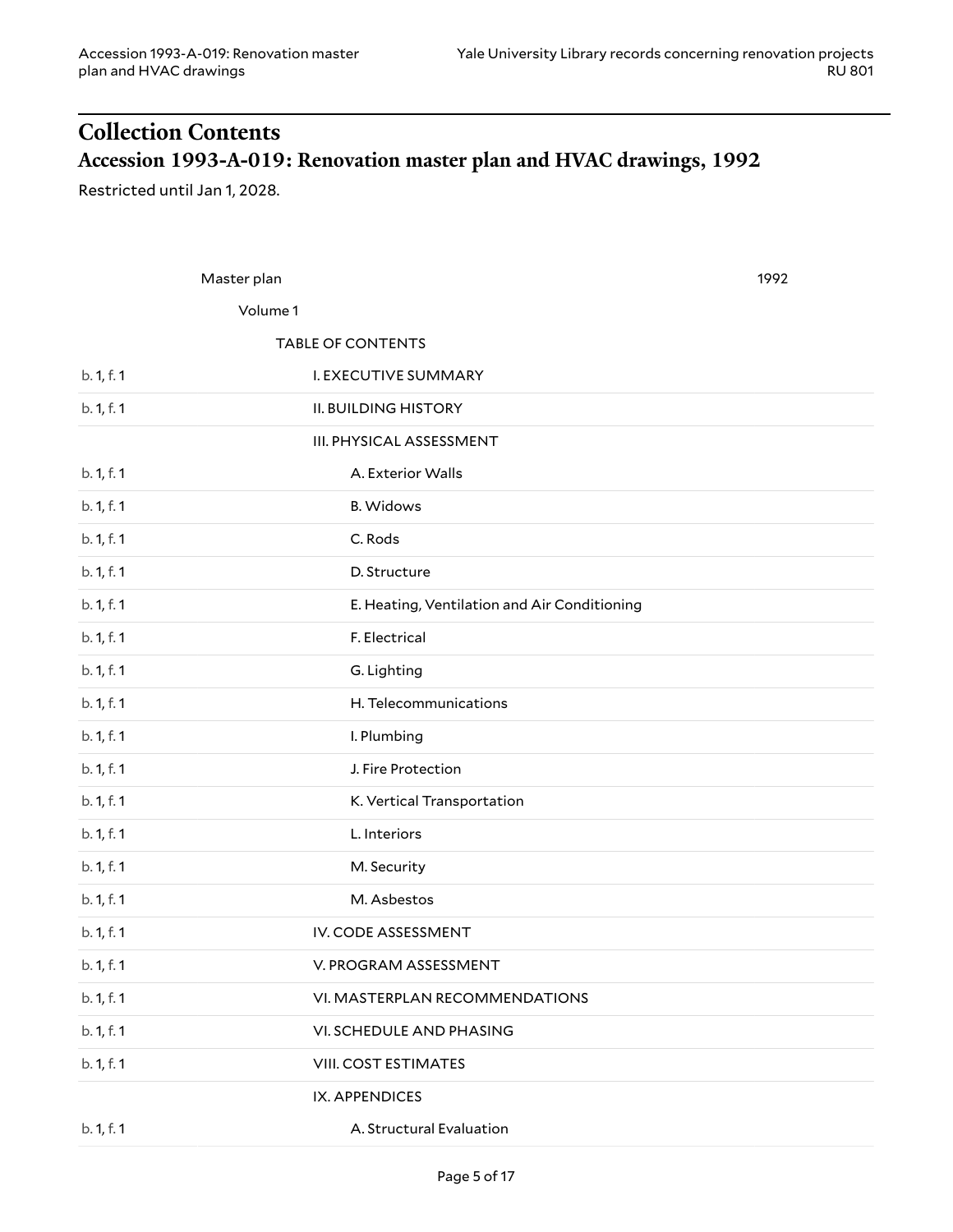#### Master plan > Volume 1 > TABLE OF CONTENTS > IX. APPENDICES (continued)

| b. 1, f. 2 | <b>B. Structural Capacity Plans</b>                      |
|------------|----------------------------------------------------------|
| b. 1, f. 2 | C. Room Conditions Survey                                |
| b. 1, f. 2 | D. Photographic Documentation                            |
| b. 1, f. 2 | E. Historical Significance Plans                         |
| b. 1, f. 2 | F. Existing Building Areas                               |
| b. 1, f. 2 | G. Existing Conditions Plans                             |
| b. 1, f. 3 | H. Planning Option Plan                                  |
| b. 1, f. 3 | I. Construction Schedules                                |
| b. 1, f. 3 | J. Construction Cost Estimate                            |
|            | X. ADDITIONAL VOLUMES                                    |
| b. 1, f. 4 | A. Building Envelope Evaluation - SML                    |
| b. 1, f. 4 | B. Building Envelope Evaluation - CCL                    |
| b. 1, f. 4 | C. Mechanical Systems Evaluation                         |
| b. 1, f. 4 | D. HVAC Calculations                                     |
| b. 1, f. 4 | E. HVAC System Concept Drawings                          |
|            |                                                          |
|            | Volume 2                                                 |
|            | <b>TABLE OF CONTENTS</b>                                 |
| b. 1, f. 5 | <b>Executive Summary</b>                                 |
| b. 1, f. 5 | 1. INTRODUCTION                                          |
| b. 1, f. 5 | 1.1 Description of Building                              |
| b. 1, f. 5 | 1.2 Objective                                            |
| b. 1, f. 5 | 1.3 Scope of Work                                        |
| b. 1, f. 5 | 1.4 Report                                               |
| b. 1, f. 5 | 2. EXTERIOR WALLS                                        |
| b. 1, f. 5 | 2.1 Drawings and Specification for Original Construction |
| b. 1, f. 5 | 2.2 Past Remedial Work                                   |
| b. 1, f. 5 | 2.3 Field Observations                                   |
| b. 1, f. 5 | 2.3.1 Survey of Interior Walls                           |
| b. 1, f. 5 | 2.3.2 interior Wall Probes                               |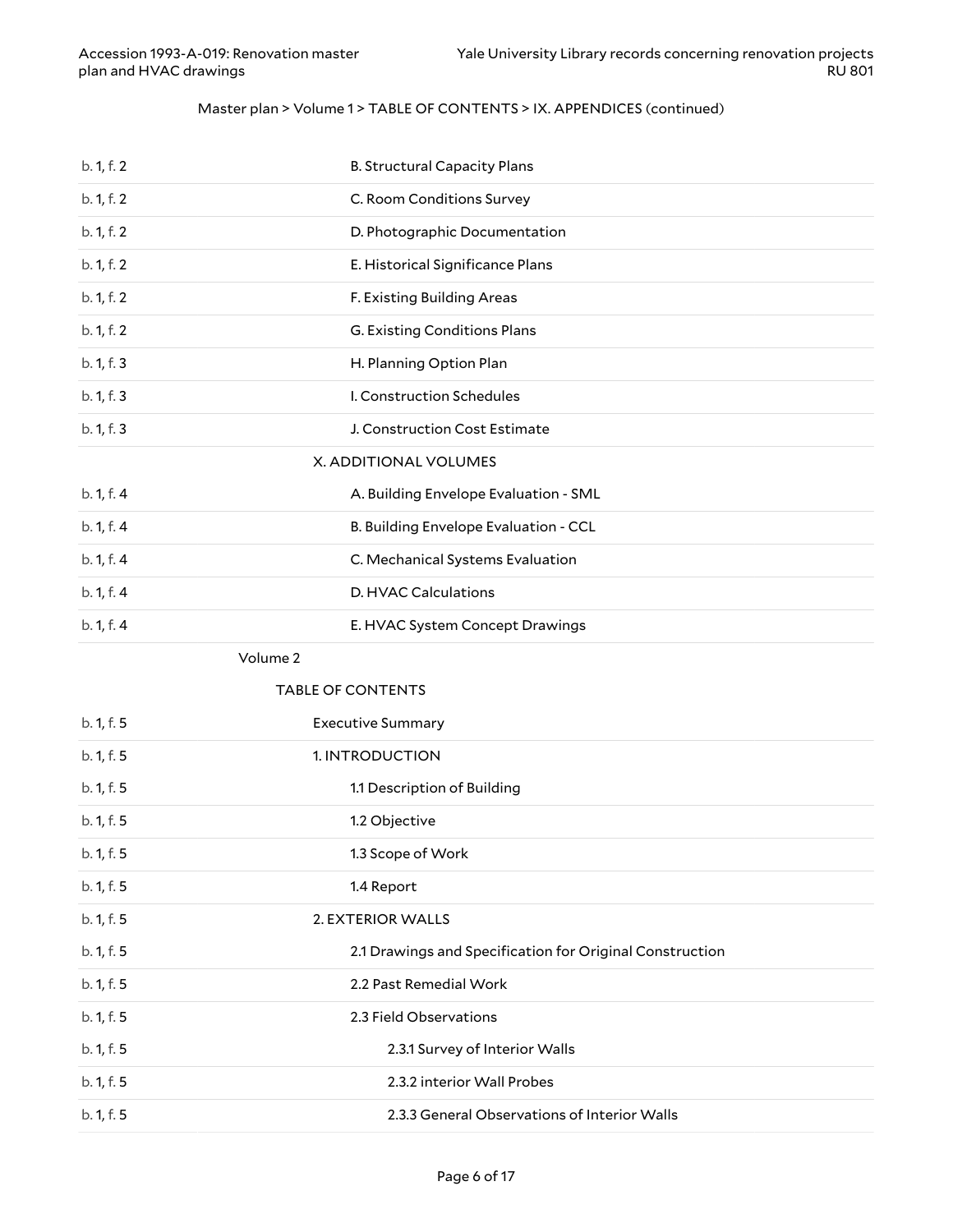Master plan > Volume 2 > TABLE OF CONTENTS > 2. EXTERIOR WALLS > 2.3 Field Observations (continued)

| b. 1, f. 5 | 2.3.4 Observations at Probe Locations in Interior and<br><b>Interior Walls</b> |
|------------|--------------------------------------------------------------------------------|
| b. 1, f. 5 | 2.3.5 Observations During Water Testing of Exterior<br>Walls                   |
| b. 1, f. 5 | 2.3.6 Observations at Perimeter Retaining Wall                                 |
| b. 1, f. 5 | 2.4 Petrographic Analysis                                                      |
| b. 1, f. 5 | 2.5. Discussion                                                                |
| b. 1, f. 5 | 2.5.1 Interior Wall Condition and Water Penetration                            |
| b. 1, f. 5 | 2.5.2 Performance of Barrier Wall system                                       |
| b. 1, f. 5 | 2.5.3 Deterioration of the Interior Stone                                      |
| b. 1, f. 5 | 2.5.4 Perimeter Retaining Walls                                                |
| b. 1, f. 5 | 2.5.5 Previous Remedial Maintenance                                            |
| b. 1, f. 5 | 2.5.6 Coordination with Future Mechanical System<br>Changes                    |
| b. 1, f. 5 | 2.6 Conclusions                                                                |
| b. 1, f. 5 | 2.7 Conceptual Remedial Options                                                |
| b. 1, f. 5 | 2.7.1 Classification of Repair Needs                                           |
| b. 1, f. 5 | 2.7.2 Exterior Wall and Retaining Walls                                        |
| b. 1, f. 5 | 3. WINDOWS                                                                     |
| b. 1, f. 5 | 3.1 Review of Original Contract Plans and Specifications                       |
| b. 1, f. 5 | 3.2 Performance History/Remedial Work/Upgrades                                 |
| b. 1, f. 5 | 3.3 Information from Others                                                    |
| b. 1, f. 5 | 3.4 Field Observations                                                         |
| b. 1, f. 5 | 3.4.1 General Description                                                      |
| b. 1, f. 5 | 3.4.2 External Protective Glazing                                              |
| b. 1, f. 5 | 3.4.3 Water-Related Damage                                                     |
| b. 1, f. 5 | 3.4.4 Window Details                                                           |
| b. 1, f. 5 | 3.5 Field Testing and Analysis                                                 |
| b. 1, f. 5 | 3.5.1 Air Infiltration Testing                                                 |
| b. 1, f. 5 | 3.5.2 Water Penetration Testing                                                |
| b. 1, f. 5 | 3.6 Discussion                                                                 |
| b. 1, f. 5 | 3.6.1 Visible Light- Transmission                                              |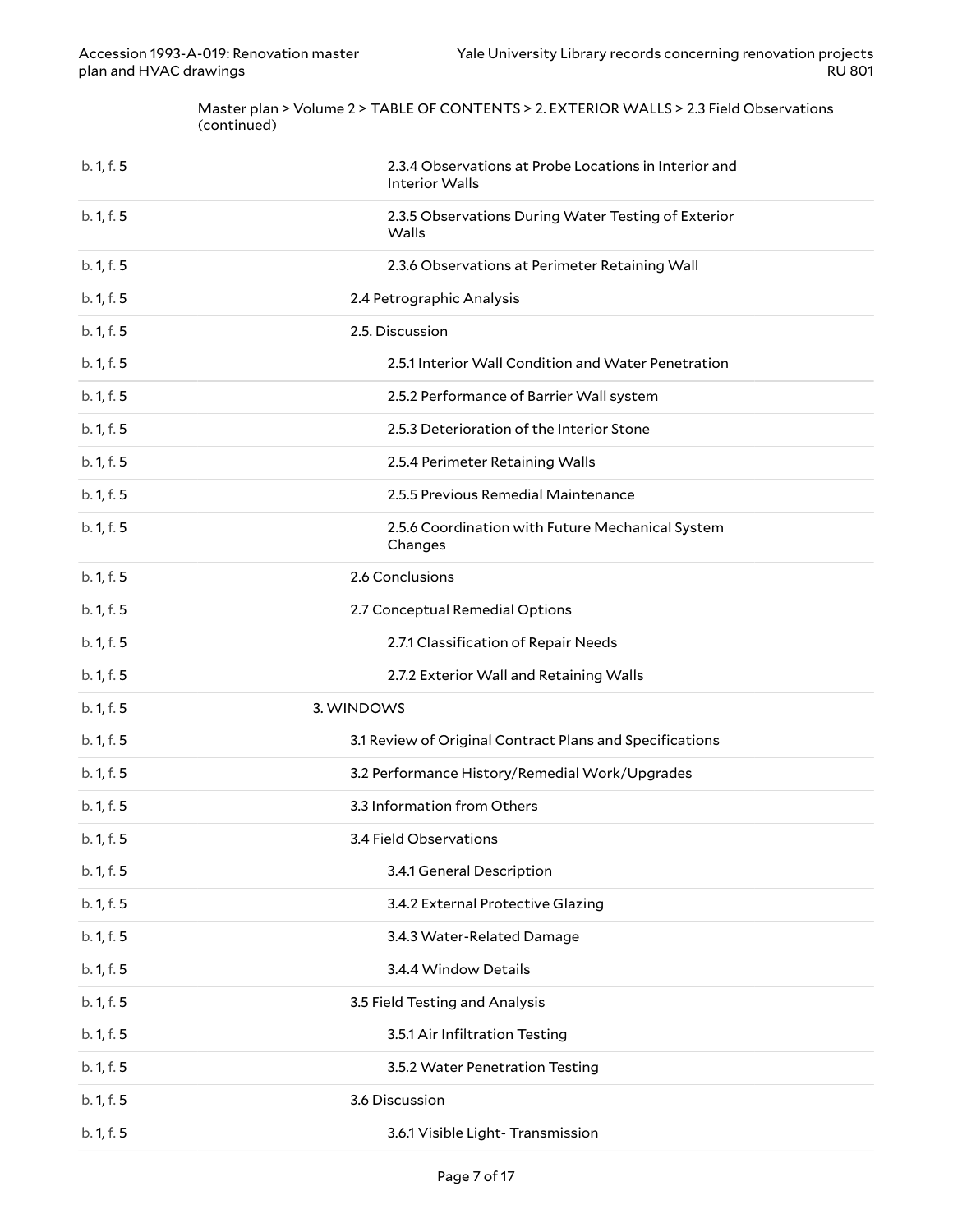#### Master plan > Volume 2 > TABLE OF CONTENTS > 3. WINDOWS > 3.6 Discussion (continued)

| b. 1, f. 5 | 3.6.2 Water Penetration Resistance                        |
|------------|-----------------------------------------------------------|
| b. 1, f. 5 | 3.6.3 Air Infiltration                                    |
| b. 1, f. 5 | 3.6.4 Operability                                         |
| b. 1, f. 5 | 3.6.5 Condensation                                        |
| b. 1, f. 5 | 3.6.6 Other Considerations                                |
| b. 1, f. 5 | 3.7 Conclusions                                           |
| b. 1, f. 5 | 3.7.1 Water and Air Resistance                            |
| b. 1, f. 5 | 3.7.2 Operability                                         |
| b. 1, f. 5 | 3.7.3 Leaded Glass                                        |
| b. 1, f. 5 | 3.7.4 Other Window Issues                                 |
| b. 1, f. 5 | 3.8 Conceptual Remedial Options Analysis                  |
| b. 1, f. 5 | 3.9 Recommendations                                       |
| b. 1, f. 5 | 4. ROOFING SYSTEMS                                        |
| b. 1, f. 5 | 4.1 Drawings and Specifications for Original Construction |
| b. 1, f. 5 | 4.2 Past Remedial Work                                    |
| b. 1, f. 5 | 4.3 Roof Survey                                           |
| b. 1, f. 5 | 4.4 Laboratory Analysis of Roof Samples                   |
| b. 1, f. 5 | 4.5 Discussion                                            |
| b. 1, f. 5 | 4.5.1 Built-up Roofing                                    |
| b. 1, f. 5 | 4.5.2 Slate Roofing and Gutters                           |
| b. 1, f. 5 | 4.5.3 General Metal Work                                  |
| b. 1, f. 5 | 4.5.4 Decorative Metal Work                               |
| b. 1, f. 5 | 4.6 Conclusions and Recommendations                       |
| b. 1, f. 5 | 4.6.1 Built-up Roofing                                    |
| b. 1, f. 5 | 4.6.2 Slate Roofing and Gutters                           |
| b. 1, f. 5 | 4.6.3 General Metal Work                                  |
| b. 1, f. 5 | 4.6.4 Decorative Metal Work                               |
| b. 1, f. 5 | 4.6.5 Maintenance Program                                 |
| b. 1, f. 5 | 5. MASTER PLAN - SUMMARY AND RECOMMENDATIONS              |
|            |                                                           |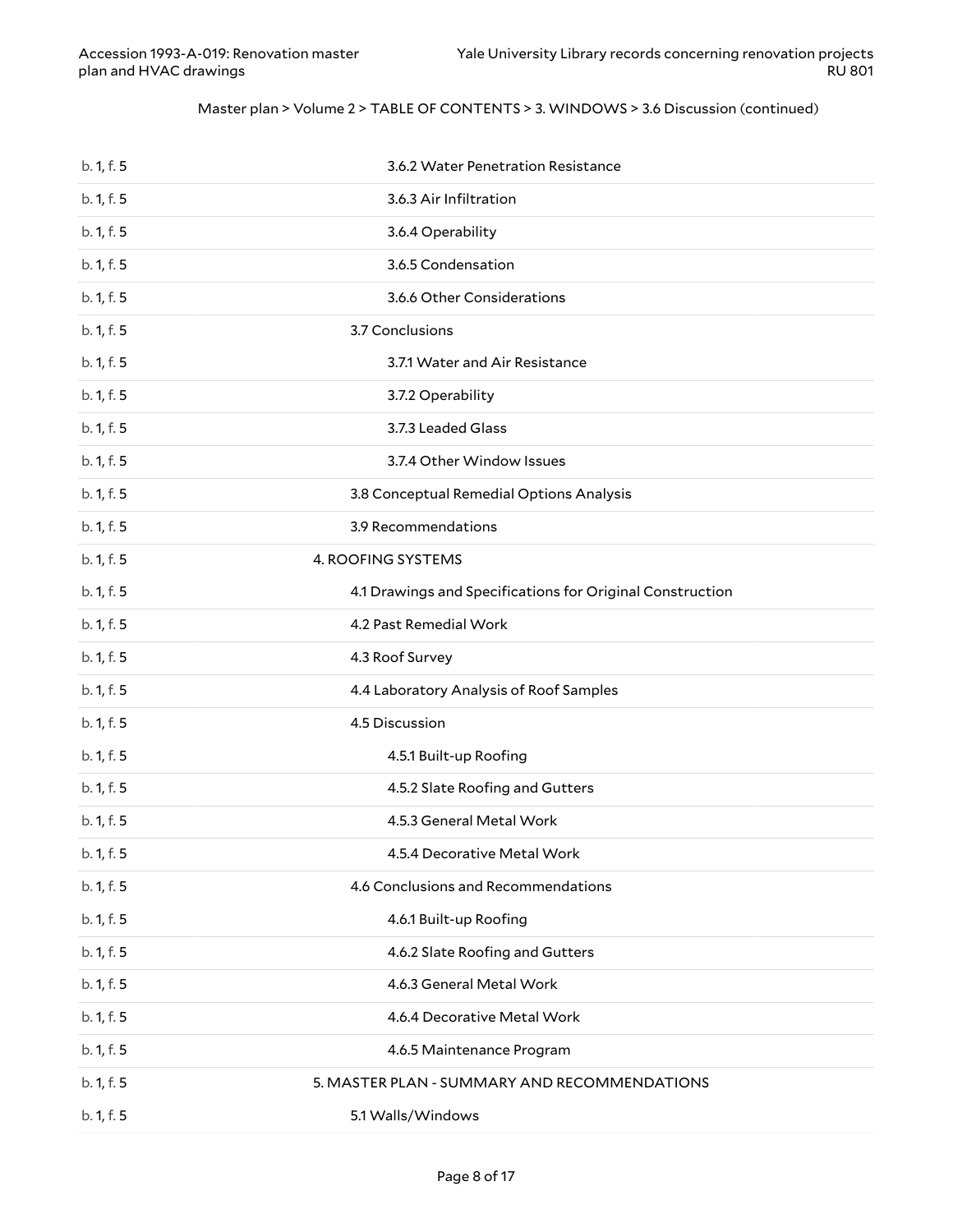#### Master plan > Volume 2 > TABLE OF CONTENTS > 5. MASTER PLAN - SUMMARY AND RECOMMENDATIONS (continued)

| b. 1, f. 5 | 5.2 Roofs                                                                              |
|------------|----------------------------------------------------------------------------------------|
| b. 1, f. 5 | 5.3 Summary                                                                            |
|            | <b>ILLUSTRATIONS</b>                                                                   |
| b. 1, f. 5 | Exterior Walls - Photos S1 through S43                                                 |
| b. 1, f. 5 | Windows - Photos W1 through W28                                                        |
| b. 1, f. 5 | Roofing Systems - Photos R1 through R33                                                |
|            | <b>APPENDICES</b>                                                                      |
| b. 1, f. 5 | Petrographic Analysis - S1, Pages 1 through 10                                         |
| b. 1, f. 5 | Original Window Schedule and Details - W1, Pages 1<br>through 11                       |
| b. 1, f. 5 | Interior Survey, Figures 3.1 through 3.16 - W2, Pages 1<br>through 16                  |
| b. 1, f. 5 | Window Survey, Table 3.1 - W3, Pages 1 through 10                                      |
| b. 1, f. 5 | Air Infiltration Testing Results, Table-3.12 - W4                                      |
| b. 1, f. 5 | Water Test Results, Table 3.3 - W5, Pages 1 through 3                                  |
| b. 1, f. 5 | Decra Led Catalog information - W6, Pages 1 through 4                                  |
| b. 1, f. 6 | Original Roofing Detail at High Parapet - R1                                           |
| b. 1, f. 6 | Roof Plan by Hoffman Assoc. - R2                                                       |
| b. 1, f. 6 | Reroofing Details by H.B. Fishman - R3, Pages 1 through 10                             |
| b. 1, f. 6 | Summary of Roofing Observations and Recommendations<br>by SGH - R4, pages 1 through 10 |
| b. 1, f. 6 | SGH Laboratory Results - R5                                                            |
| b. 1, f. 6 | SGH Roof Drawings, Figures D.1 through D.4 - R6, Pages 1<br>through 4                  |
| Volume 3   |                                                                                        |
|            | <b>TABLE OF CONTENTS</b>                                                               |
| b. 2, f. 7 | <b>Executive Summary</b>                                                               |
| b. 2, f. 7 | 1. INTRODUCTION                                                                        |
| b. 2, f. 7 | 2. BACKGROUND                                                                          |
| b. 2, f. 7 | 2.1 Contract Specifications                                                            |

b. 2, f. 7 2.2 Architectural Plans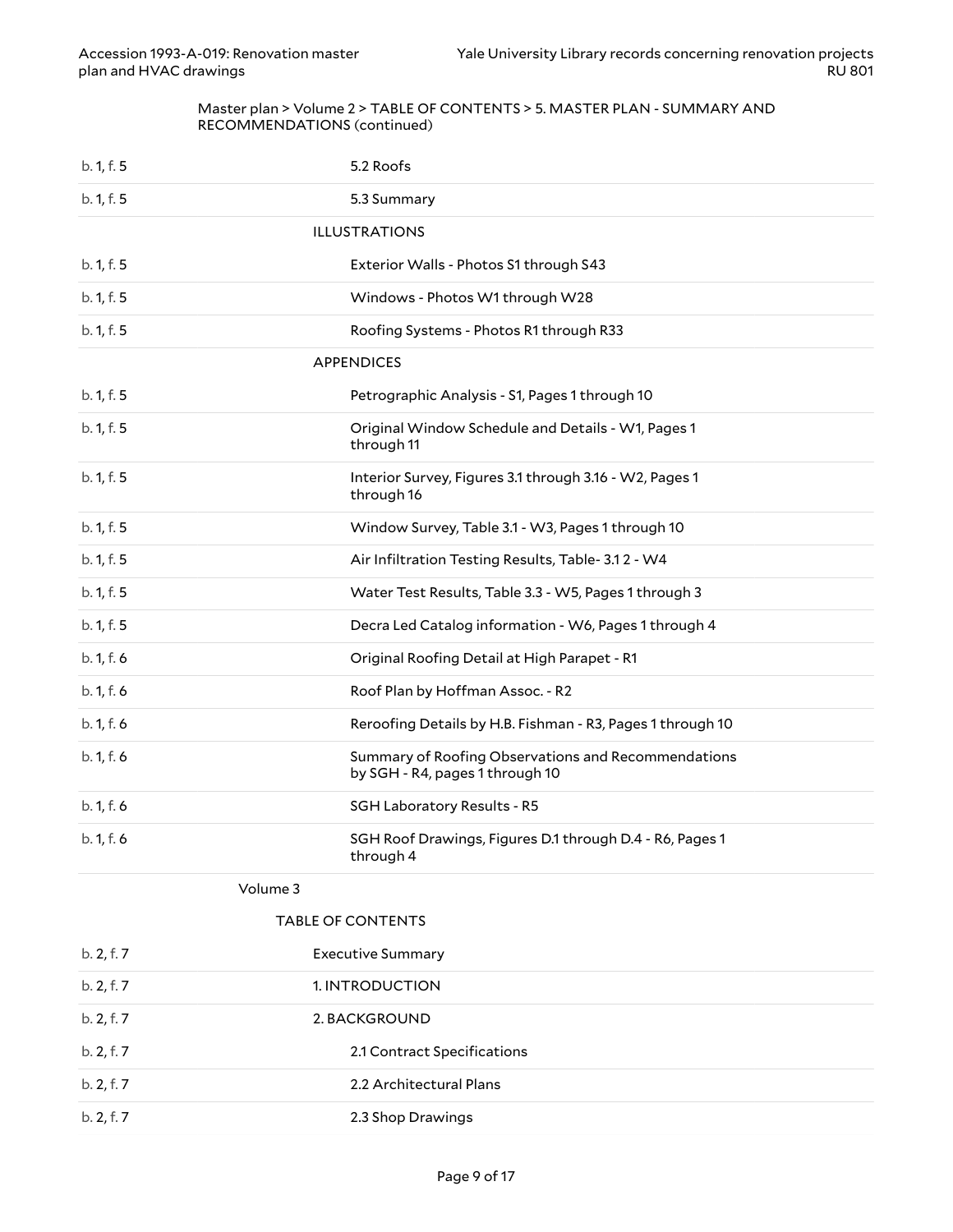#### Master plan > Volume 3 > TABLE OF CONTENTS > 2. BACKGROUND (continued)

|            | <b>TABLE OF CONTENTS</b>                                       |
|------------|----------------------------------------------------------------|
| Volume 4   |                                                                |
| b. 2, f. 8 | <b>APPENDIX</b>                                                |
| b. 2, f. 8 | Photos 1 through 43                                            |
| b. 2, f. 8 | Figures I through 5                                            |
| b. 2, f. 8 | <b>ILLUSTRATIONS</b>                                           |
| b. 2, f. 7 | 7.2 Long Term Repairs and investigation                        |
| b. 2, f. 7 | 7.1 Near Term Repairs and Investigation                        |
| b. 2, f. 7 | 7. RECOMMENDATIONS                                             |
| b. 2, f. 7 | 6.3 - Stone Site Walls and Limestone Cladding                  |
| b. 2, f. 7 | 6.2 Window Walls                                               |
| b. 2, f. 7 | 6.1 Plaza Waterproofing                                        |
| b. 2, f. 7 | 6. CONCLUSION                                                  |
| b. 2, f. 7 | 5.4 Deterioration of Stone Site Walk and Limestone<br>Cladding |
| b. 2, f. 7 | 5.3 Deterioration of Concrete Structures                       |
| b. 2, f. 7 | 5.2 Window Walls                                               |
| b. 2, f. 7 | 5.1 Plaza Waterproofing                                        |
| b. 2, f. 7 | 5. DISCUSSION                                                  |
| b. 2, f. 7 | 4. LABORATORY ANALYSIS                                         |
| b. 2, f. 7 | 3.7 Site Wall and Stone Cladding Survey                        |
| b. 2, f. 7 | 3.6 Exit Courts                                                |
| b. 2, f. 7 | 3.5. Entrance Court Window Walls                               |
| b. 2, f. 7 | 3.4 Entrance Court Waterproofing                               |
| b. 2, f. 7 | 3.3 Landscaped Plaza Waterproofing                             |
| b. 2, f. 7 | 3.2 Leakage survey                                             |
| b. 2, f. 7 | 3.1 General Observations                                       |
| b. 2, f. 7 | 3. FIELD INVESTIGATION                                         |
| b. 2, f. 7 | 2.5 Connecticut Building Code Requirements                     |
| b. 2, f. 7 | 2.4 Reports from Others                                        |

b. 2, f. 9 I. INTRODUCTION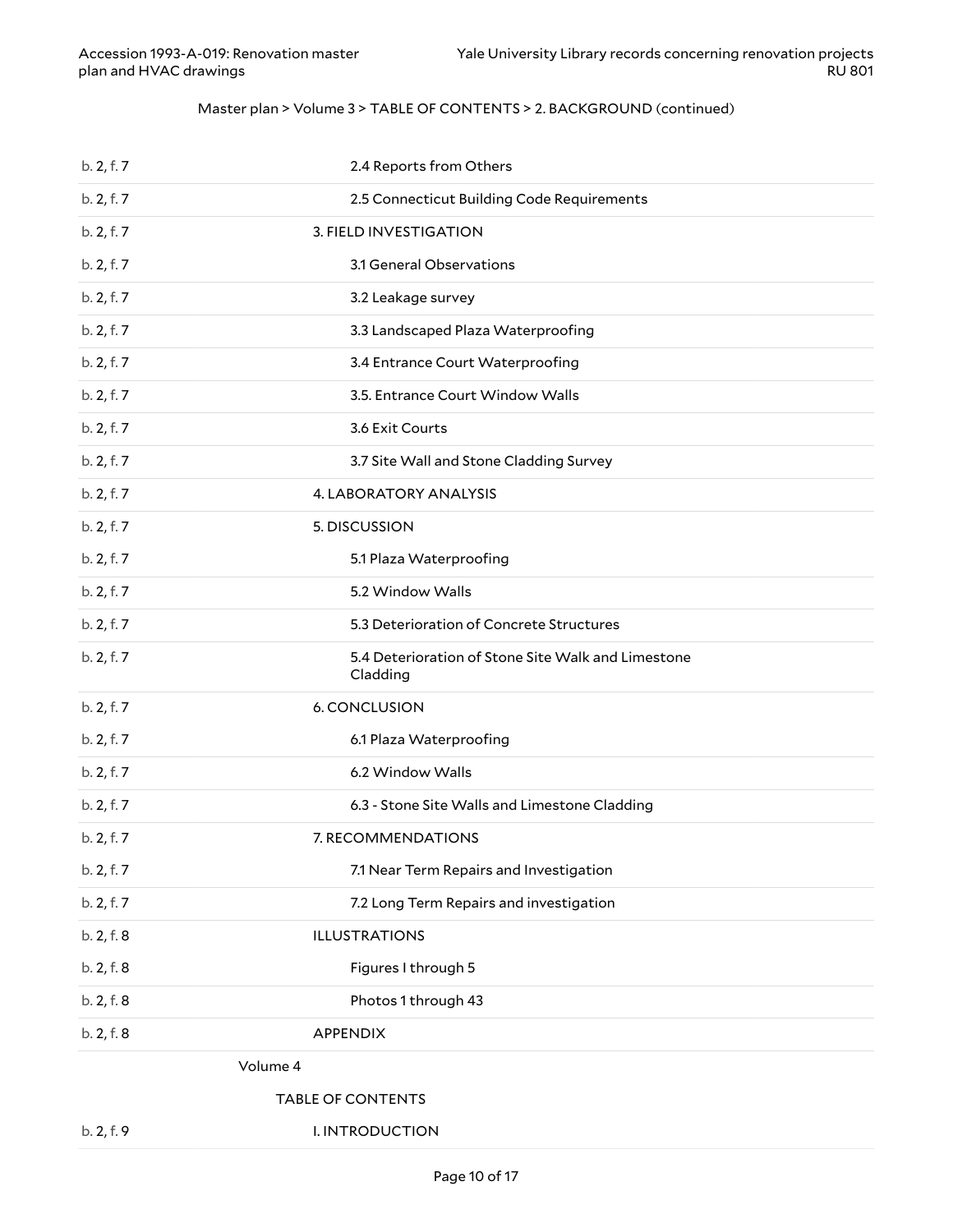#### Master plan > Volume 4 > TABLE OF CONTENTS (continued)

| b.3         | drawings             |                                                                             | 1992 |
|-------------|----------------------|-----------------------------------------------------------------------------|------|
| b. 2, f. 15 | <b>HVAC</b> drawings |                                                                             | 1992 |
| b. 2, f. 14 |                      | IV. ALTERNATE NO. 3 INFILL OF COURTYARD NO.2 WITH FULL<br><b>COOLING</b>    |      |
| b. 2, f. 13 |                      | III. ALTERNATE NO. 2 IMPROVED BUILDING ENVELOPE WITH<br><b>FULL COOLING</b> |      |
| b. 2, f. 13 |                      | II. ALTERNATE NO. 2 BASE BUILDING LOAD5 WITH FULL<br><b>COOLING</b>         |      |
| b. 2, f. 12 |                      | <b>I. GENERAL PARAMETERS</b>                                                |      |
|             |                      | <b>TABLE OF CONTENTS</b>                                                    |      |
|             | Volume 5             |                                                                             |      |
| b. 2, f. 11 |                      | <b>B. HVAC ANALYSIS</b>                                                     |      |
| b. 2, f. 10 |                      | A. LIGHTING PHOTOGRAPHS                                                     |      |
|             |                      | XI. APPENDICES                                                              |      |
| b. 2, f. 10 |                      | X. OPERATING AND MAINTENANCE COSTS                                          |      |
| b. 2, f. 10 |                      | IX. OPERATIONS AND MAINTENANCE MANUALS                                      |      |
| b. 2, f. 10 |                      | <b>VIII. TRANSPORT AND MECHANICAL</b>                                       |      |
| b. 2, f. 9  |                      | <b>VII. SANITARY</b>                                                        |      |
| b. 2, f. 9  |                      | <b>VI. FIRE PROTECTION</b>                                                  |      |
| b. 2, f. 9  |                      | V. LIGHTING                                                                 |      |
| b. 2, f. 9  |                      | <b>IV. ELECTRICAL</b>                                                       |      |
| b. 2, f. 9  |                      | III. HEATING, VENTILATING AND AIR CONDITION                                 |      |
| b. 2, f. 9  |                      | <b>II. EXECUTIVE SUMMARY</b>                                                |      |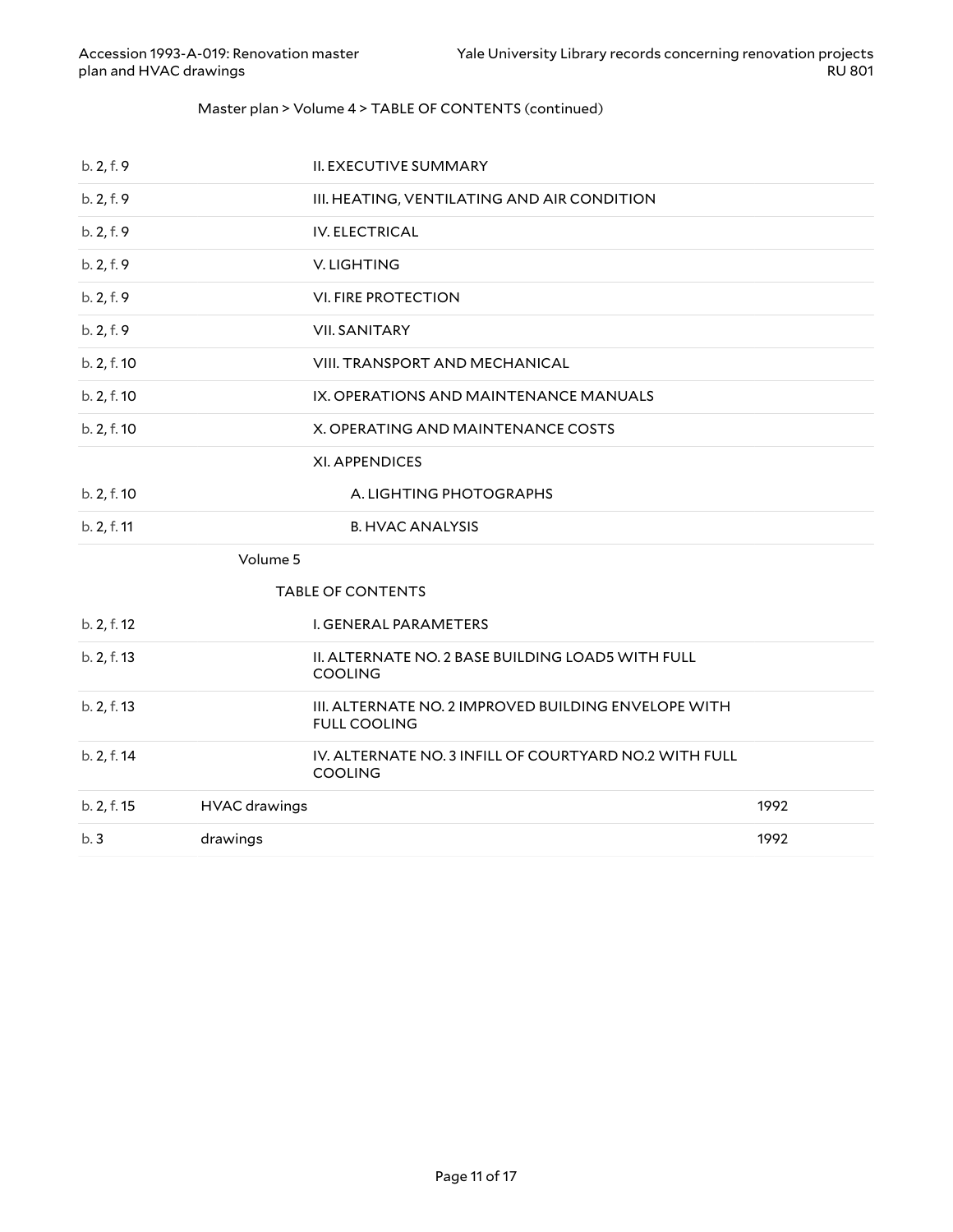### <span id="page-11-0"></span>**Accession 2000-A-004: Records of renovation projects in Sterling Memorial Library, 1996-1999**

*0.5 linear feet (2 boxes)*

Restricted until January 1, 2034.

b. 1–2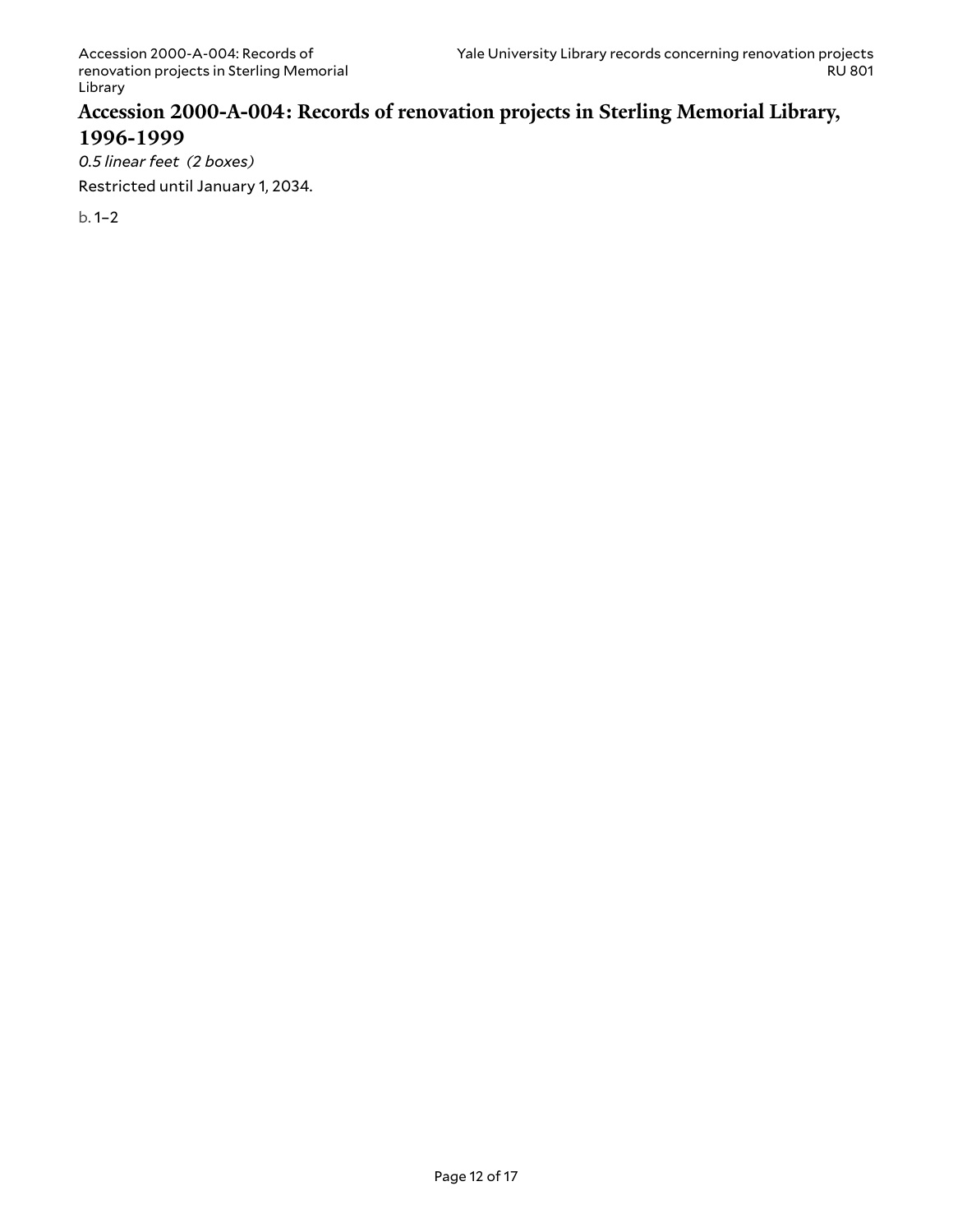# <span id="page-12-0"></span>Memorial Library **Accession 2000-A-059: Correspondence with Shepley, Bullfinch, Richardson, and Abbot (SBRA) concerning the renovation of Sterling Memorial Library, 1995-1999**

Restricted until Jan 1, 2034

|     | <b>Fax Transmittals</b>  |
|-----|--------------------------|
| b.1 | 1995                     |
| b.1 | 1996                     |
| b.1 | 1996 Nov 1 - 1997 Jan 31 |
| b.1 | 1997 Feb 1 - May 31      |
| b.2 | 1997 Jun 1 - Sep 30      |
| b.2 | 1997 Oct 1 - 1998 Feb 3  |
| b.2 | 1998 Feb 4 - Jun 15      |
| b.2 | 1998 Jun 16 - Oct 31     |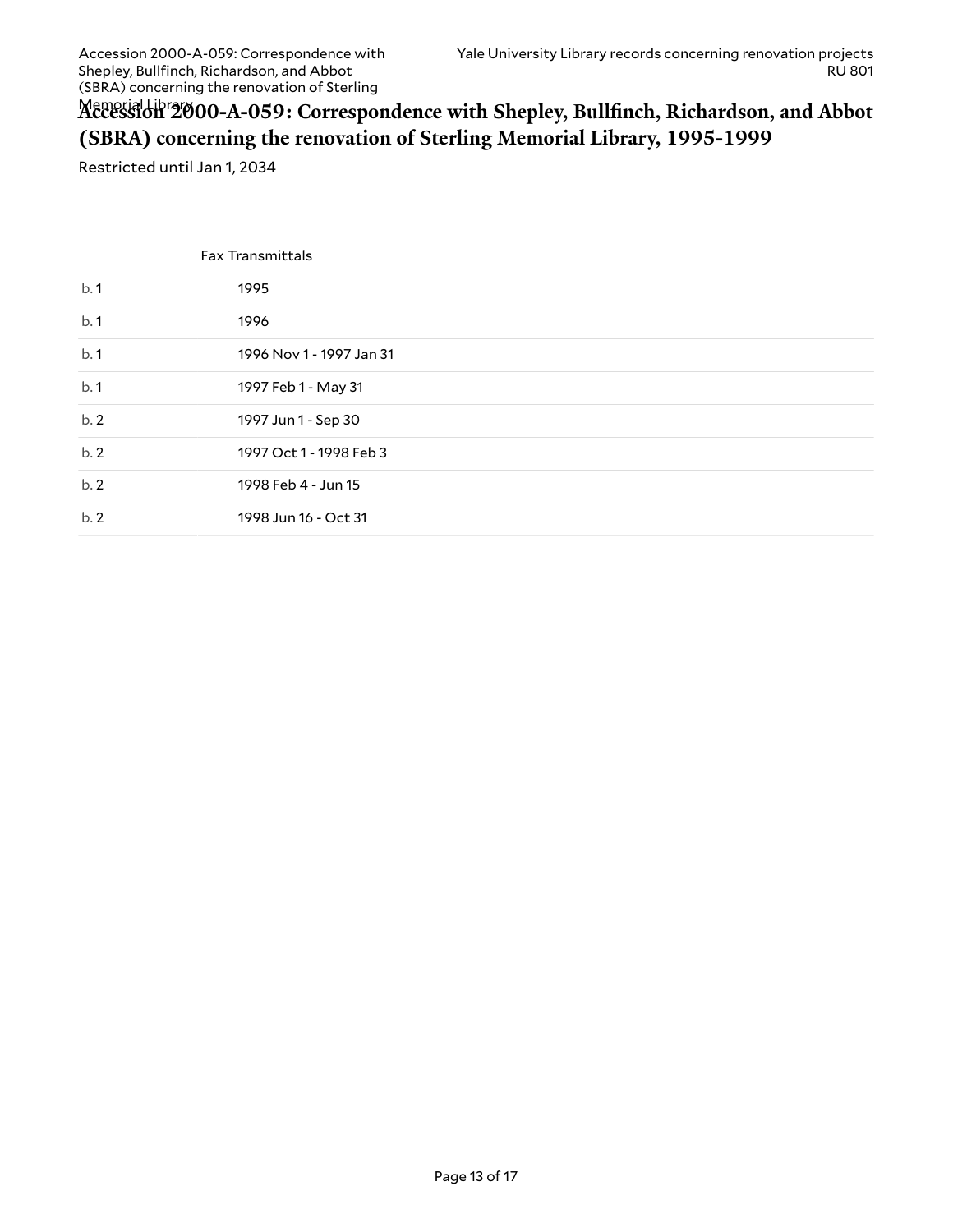### <span id="page-13-0"></span>**Accession 2002-A-028: Proposal for renovation of Sterling Memorial Library and Cross Campus Library, Circa 1965**

The materials are open for research.

<span id="page-13-1"></span>

| b.1 | Accession 2002-A-028: Proposal |
|-----|--------------------------------|
|     | Two copies.                    |

circa 1965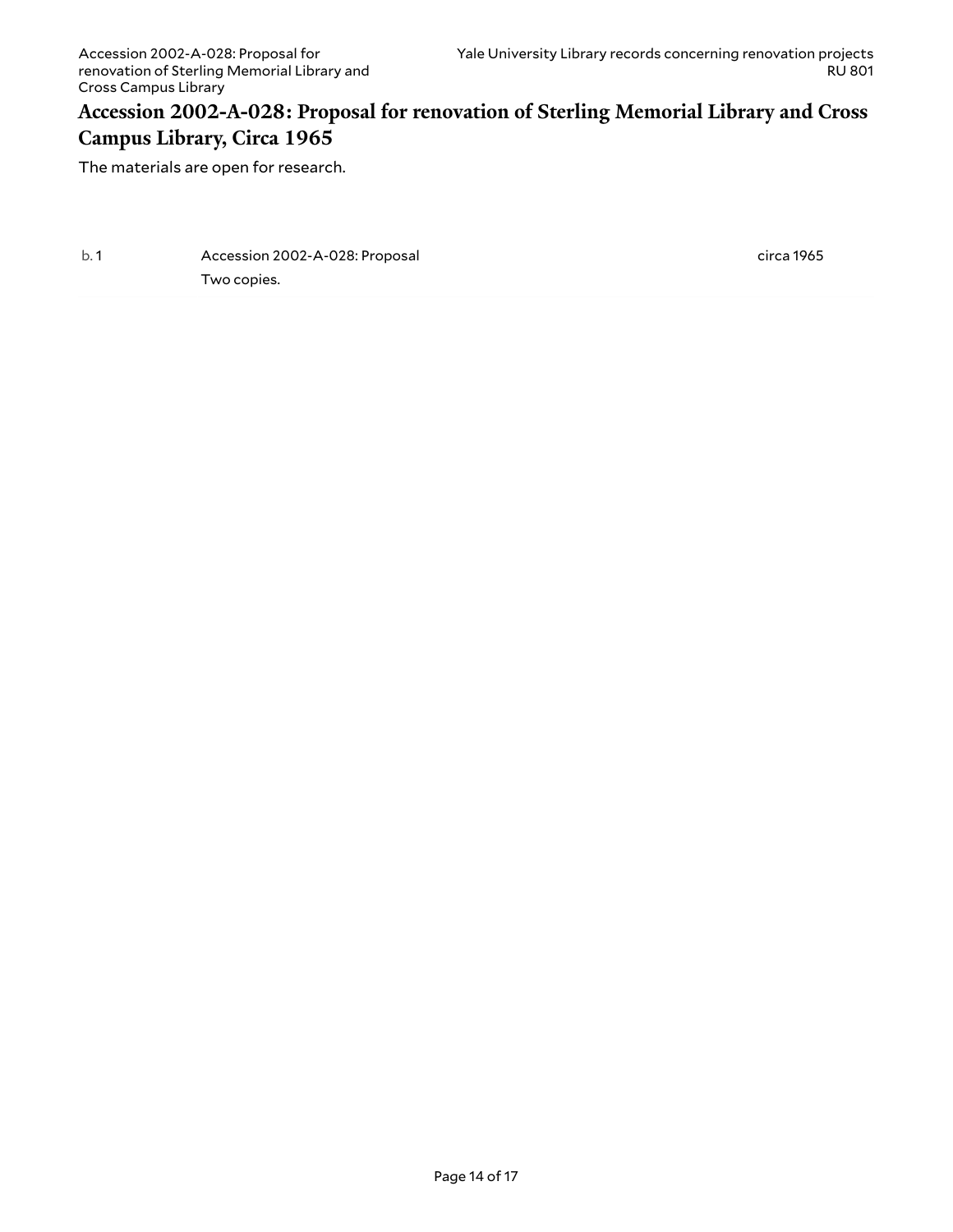### <span id="page-14-0"></span>**Accession 2006-A-006: Sterling Memorial library concept design for the Phase II renovation, 2005**

The materials are open for research.

| b.1 |                                                                      | 2005 |
|-----|----------------------------------------------------------------------|------|
|     | Sterling Memorial library concept design for the Phase II renovation |      |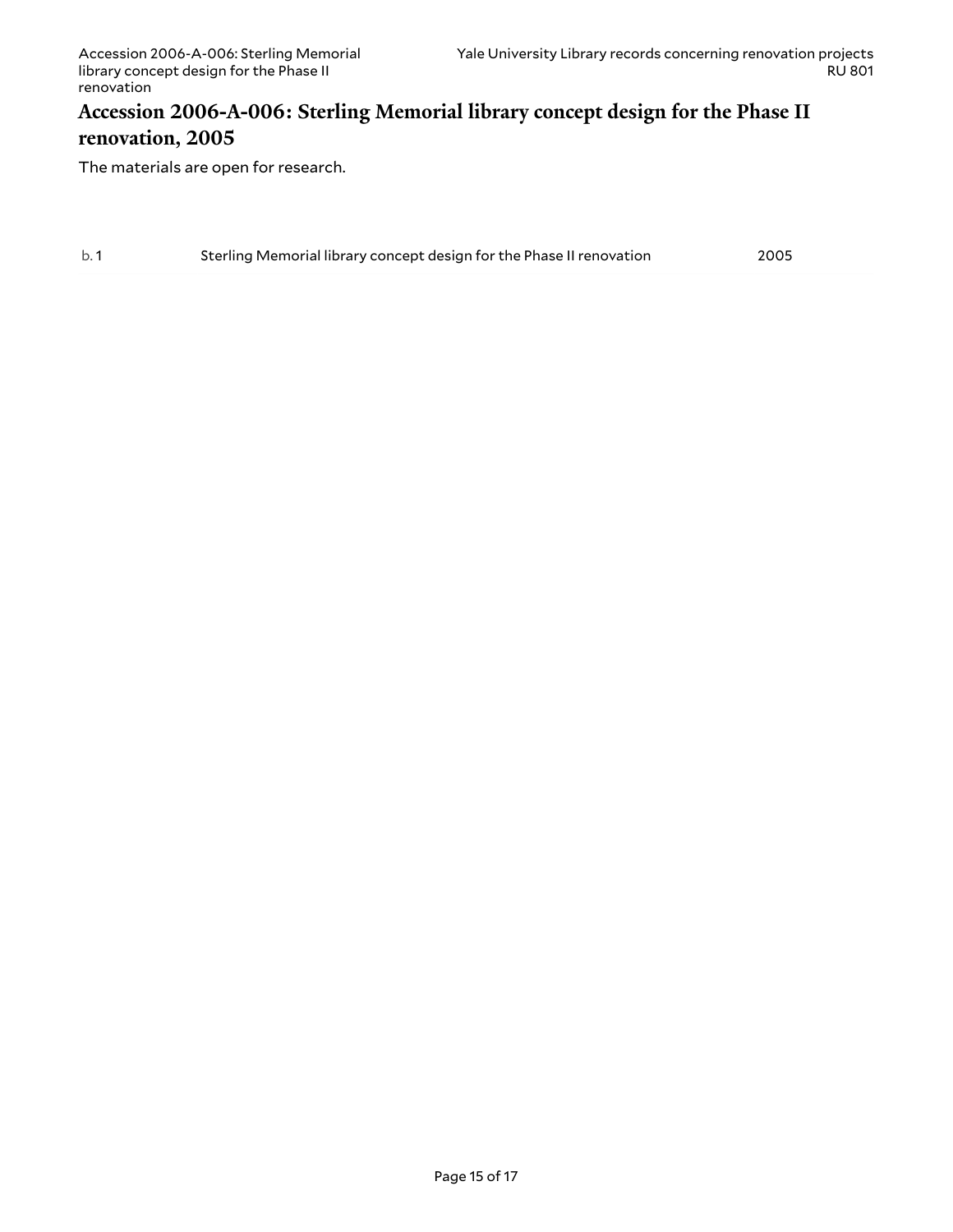# <span id="page-15-0"></span>**Accession 2008-A-161: Bass Library opening student posters, 2007 October**

The materials are open for research.

| b.1 | "It will change the way youhave sex"      | 2007 October |
|-----|-------------------------------------------|--------------|
| h.1 | "It will change the way youwipe your ass" | 2007 October |
| h.1 | "It will change the way youshit"          | 2007 October |